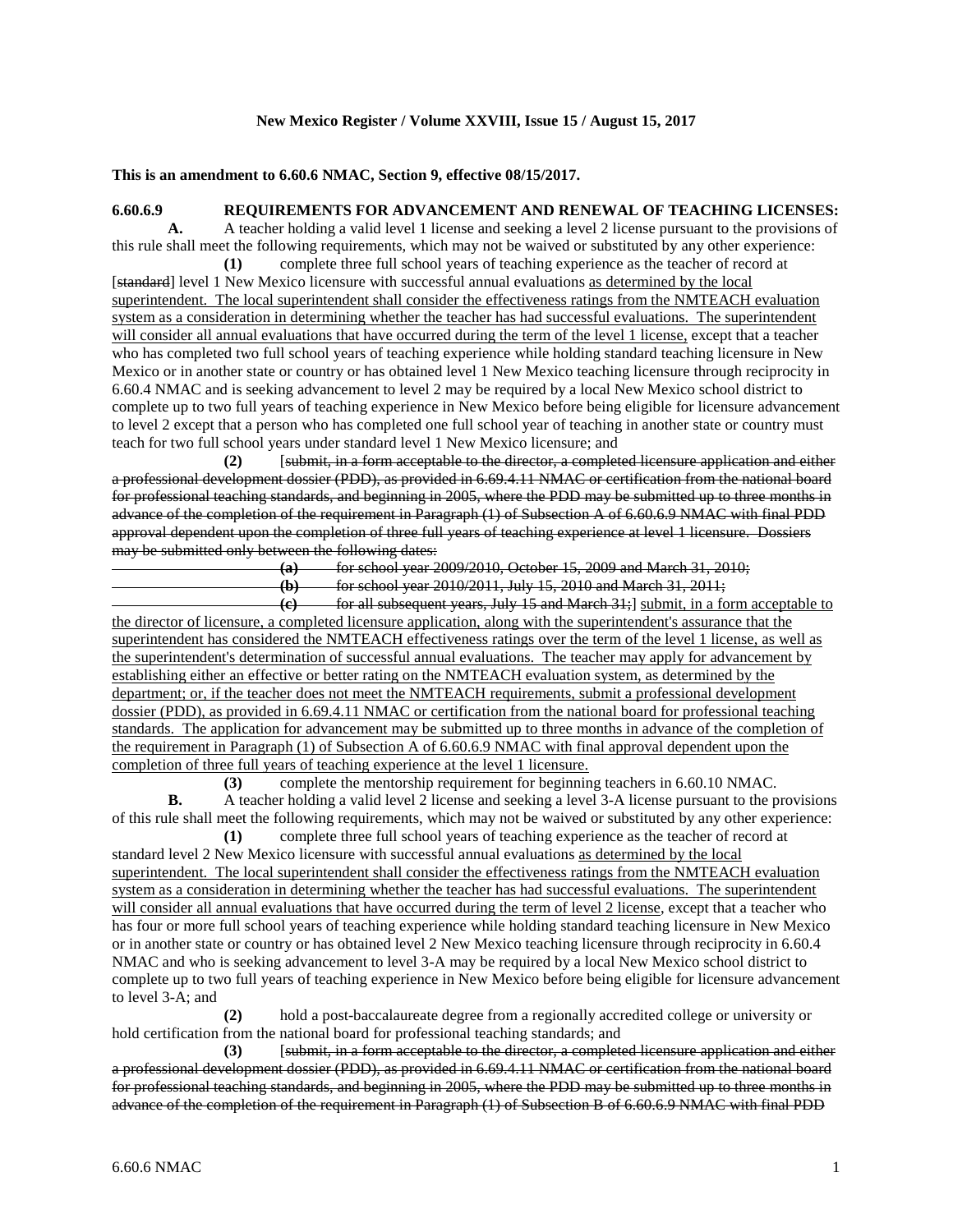approval dependent upon the completion of three full years of teaching experience at level 2 licensure. Dossiers may be submitted only between the following dates:

**(a)** for school year 2009/2010, October 15, 2009 and March 31, 2010; **(b)** for school year 2010/2011, July 15, 2010 and March 31, 2011; **(c)** for all subsequent years, July 15 and March 31;] submit, in a form acceptable to

the director of licensure, a completed licensure application, along with the superintendent's assurance that the superintendent has considered the NMTEACH effectiveness ratings over the term of the level 2 license, as well as the superintendent's determination of successful annual evaluations, the teacher may apply for advancement by establishing either an effective or better rating on the NMTEACH evaluation system, as determined by the department; or, if the teacher does not meet the NMTEACH requirements, submit a professional development dossier (PDD), as provided in 6.69.4.11 NMAC or certification form the national board for professional teaching standards. The application for advancement may be submitted up to three months in advance of the completion of the requirement in Paragraph (1) of Subsection A of 6.60.6.9 NMAC with final approval dependent upon the completion of three full years of teaching experience at level 2 licensure.

**C.** A teacher holding a valid level 2 or level 3-A teaching license and seeking licensure renewal at the same level as the current license shall meet the requirements of either (1) or (2) below:

**(1)** If renewing a license through the PED, submit, along with the fee specified in 6.60.7.8 NMAC, a completed application for licensure renewal to the director and verification from the superintendent of the local school district or the governing authority of the state institution, charter school, or private school by which the applicant has been most recently employed as of the date of the application for licensure renewal, that the applicant has satisfactorily demonstrated the competencies for the current level of licensure and has met other requirements of the high objective uniform standard of evaluation for the current level of licensure as evidenced by the teacher's annual evaluations as determined by the local superintendent. The local superintendent shall consider the effectiveness ratings from the NMTEACH evaluation system as a consideration in determining whether the teacher has had successful annual evaluations. The superintendent will consider all annual evaluations that have occurred during the term of the current license.

**(2)** If renewing a license through a local New Mexico school district, state institution, charter school, or private school, complete the PED's application for licensure renewal. The employing school district, charter school, state institution, or private school shall attach to the application the PED's verification by the superintendent of the local school district or the governing authority of the state institution, charter school, or private school by which the applicant has been most recently employed as of the date of the application for licensure renewal, that the applicant has satisfactorily demonstrated the competencies for the level of licensure sought and has met other requirements of the high objective uniform standard of evaluation for the level of licensure as is evidenced by the teacher's annual evaluations as determined by the local superintendent. The local superintendent shall consider the effectiveness ratings from the NMTEACH evaluation system as a consideration in determining whether the teacher has had successful annual evaluations. The superintendent will consider all annual evaluations that have occurred during the term of the current license. These documents will be maintained on file in the teacher's personnel file in the local school district, state institution, charter school, or private school. The superintendent or the superintendent's designee will authorize the PED to issue the renewal of licensure through electronic notification procedures established by the PED when the PED determines such an electronic system is viable and operational. The license shall be printed by, and mailed to the license holder from, the PED. Under no circumstances will local school districts directly issue or print a New Mexico educator license. The PED shall determine how or if renewal fees authorized in 6.60.7.8 NMAC shall be paid by an applicant who renews the license under Paragraph (2) of Subsection C of 6.60.6.9 NMAC.

**(3)** If a teacher does not satisfactorily demonstrate the competencies for the level of licensure or other requirements of the high objective uniform standard of evaluation for licensure renewal, the applicant, depending on the outcome of any due process proceeding under the Uniform Licensing Act, sections 61-1-1 through 61-1-31, NMSA 1978, might not be issued a license.

**D.** A person holding a valid level 3-A license may choose not to renew the level 3-A license and apply for a level 2 license. The superintendent of the local school district or the governing authority of the state institution, charter school, or private school by which the applicant has been most recently employed as of the date of the application for licensure must submit to the director a verification that the applicant has satisfactorily met the high objective uniform standard of evaluation for level 2 license as is evidenced by the teacher's annual evaluations.

**E.** If a level 3-A teacher does not satisfactorily meet the high objective uniform standard of evaluation for level 3-A licensure renewal, the applicant, depending on the outcome of any due process proceeding under the Uniform Licensing Act, sections 61-1-1 through 61-1-3-1, NMSA 1978, might not be issued a level 3-A